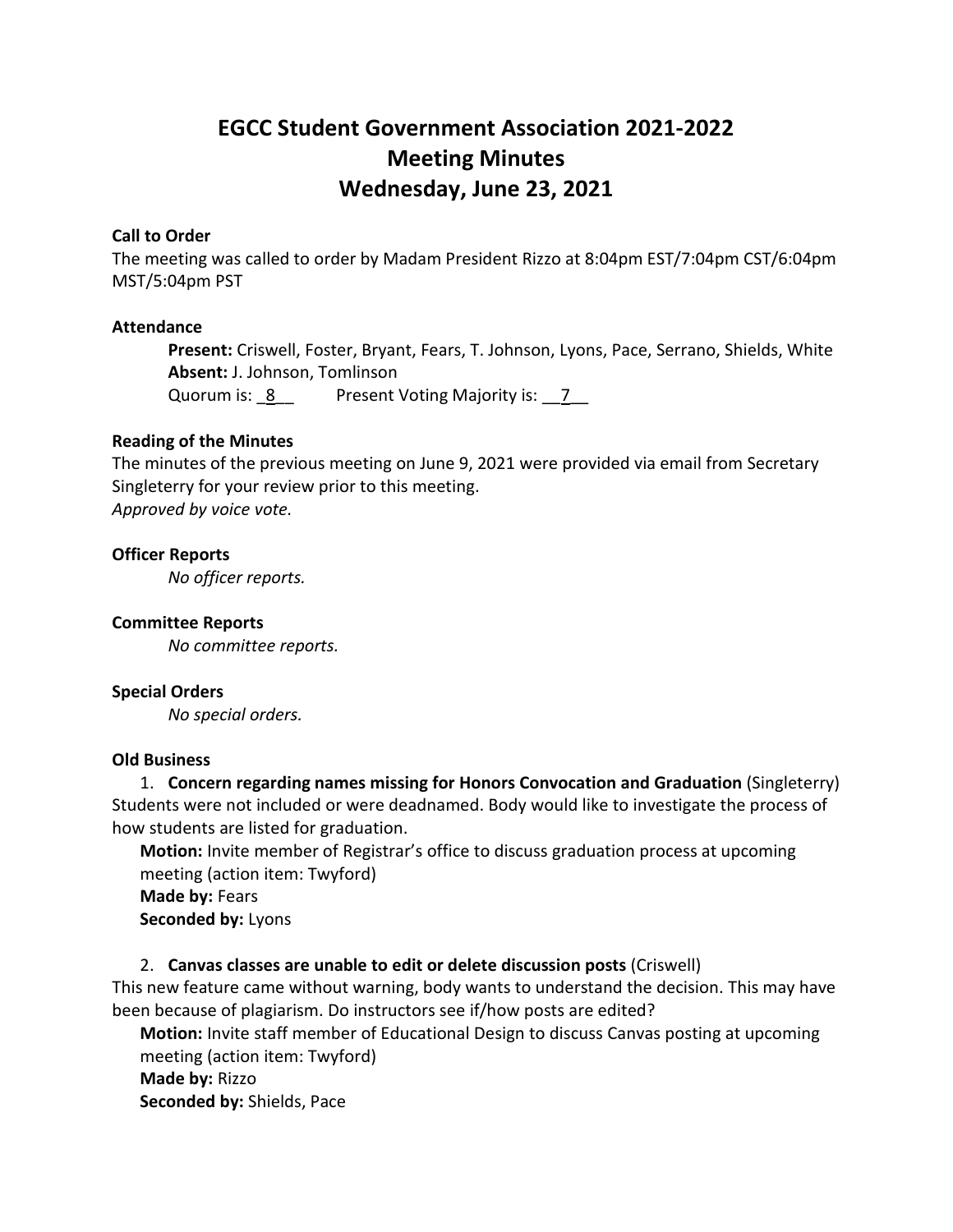# 3. **OER (open educational resources) printing is a good idea, but shipping is too expensive** (Criswell)

Shipping is very expensive, have found books cheaper on Amazon. How can prices be cut for students? Officers want to see the print shop succeed, but want to see more affordable rates for students. Can we look at EGCC budget to find ways to make ordering more enticing by offering free shipping? Updated e-book libraries could be useful. Many adults with disabilities learn easier with physical books. E-books are included in tuition, so could textbook be free, too? Can there be a fundraiser to cover the costs of shipping, or to at least help cover some of it?

**Motion:** *Tabled for further discussion* **Made by:** Criswell **Seconded by:** Shields

# 4. **Suggestion to create something for future teachers** (Pace)

Gator Groups may be a good place to start. Senators Pace and Fears will look into starting a group for Teacher Education.

**Motion:** *Tabled for further discussion* **Made by: Seconded by:**

# 5. **Transcript ordering** (Pace)

[National Student Clearinghouse](https://www.studentclearinghouse.org/) sets the price at \$6, but the cost isn't seen until you get to the very end of the ordering process. Senator Shields suggests working with the [website team to](https://egcc.edu/academics/general-information/transcript-request/)  [help students up front](https://egcc.edu/academics/general-information/transcript-request/) with better language on the process.

**Motion:** *Tabled for further discussion.* Look at website for National Clearinghouse and EGCC Transcript site at 7/7/21 meeting (action item: Twyford) **Made by: Seconded by:**

## **New Business**

- 1. Discussion of "What? So What? Now What?" format in suggesting new agenda items and proposals. Senator Serrano suggests an idea to create a form to submit agenda items.
- 2. **Motion:** Add recitation of the Pledge of Allegiance to future meeting agendas. **Made by:** Foster, Rizzo

**Seconded by:** White, Serrano

- o **Aye:** Foster, Estes, Serrano, Shields, White
- o **Nay:** Criswell, Singleterry, Bryant, Fears, T. Johnson, Lyons, Pace *Motion fails.*
- 3. **Motion:** Make Student IDs easier to obtain and utilize.
	- **Made by:** Shields, Rizzo

**Seconded by:** T. Johnson

These should be more substantial than what is currently included on student IDs. Senator White easily obtained an ID, but it just has her name, her student ID #, and the